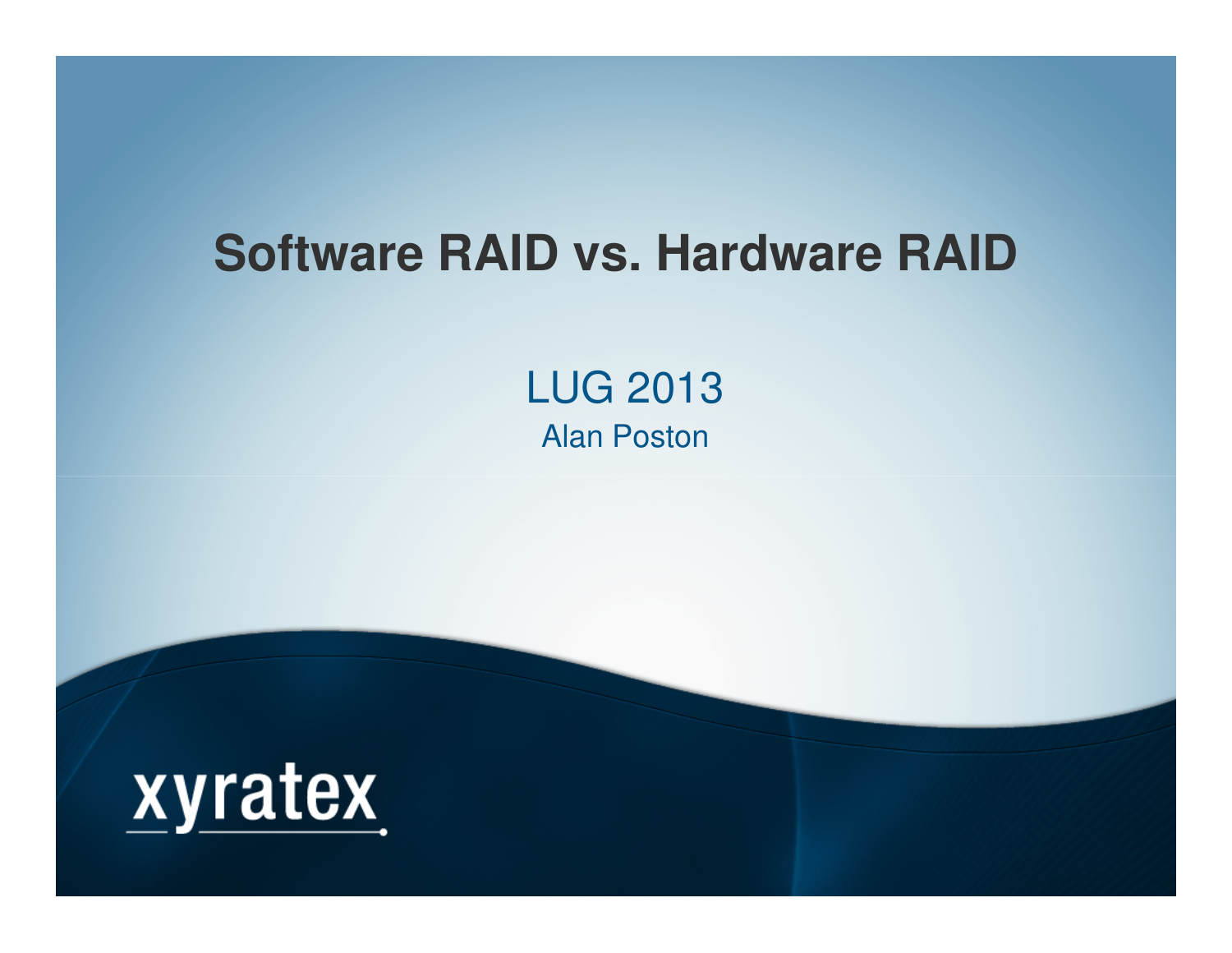## A Brief History Of RAID

- RAID has been around since 1970s
- 1989 Berkeley Paper was a "Taxonomy"
- 1989 witnessed the first RAID-5 in software
- 1990s saw many Hardware RAID-3, 5s
	- LSI, 3ware, MaxStrat, Highpoint, Intel
- 1990s also saw the introduction of RAIDFrame
- MDRAID came along in 2001
- Many RAID1, 10 implementations in Volume Managers

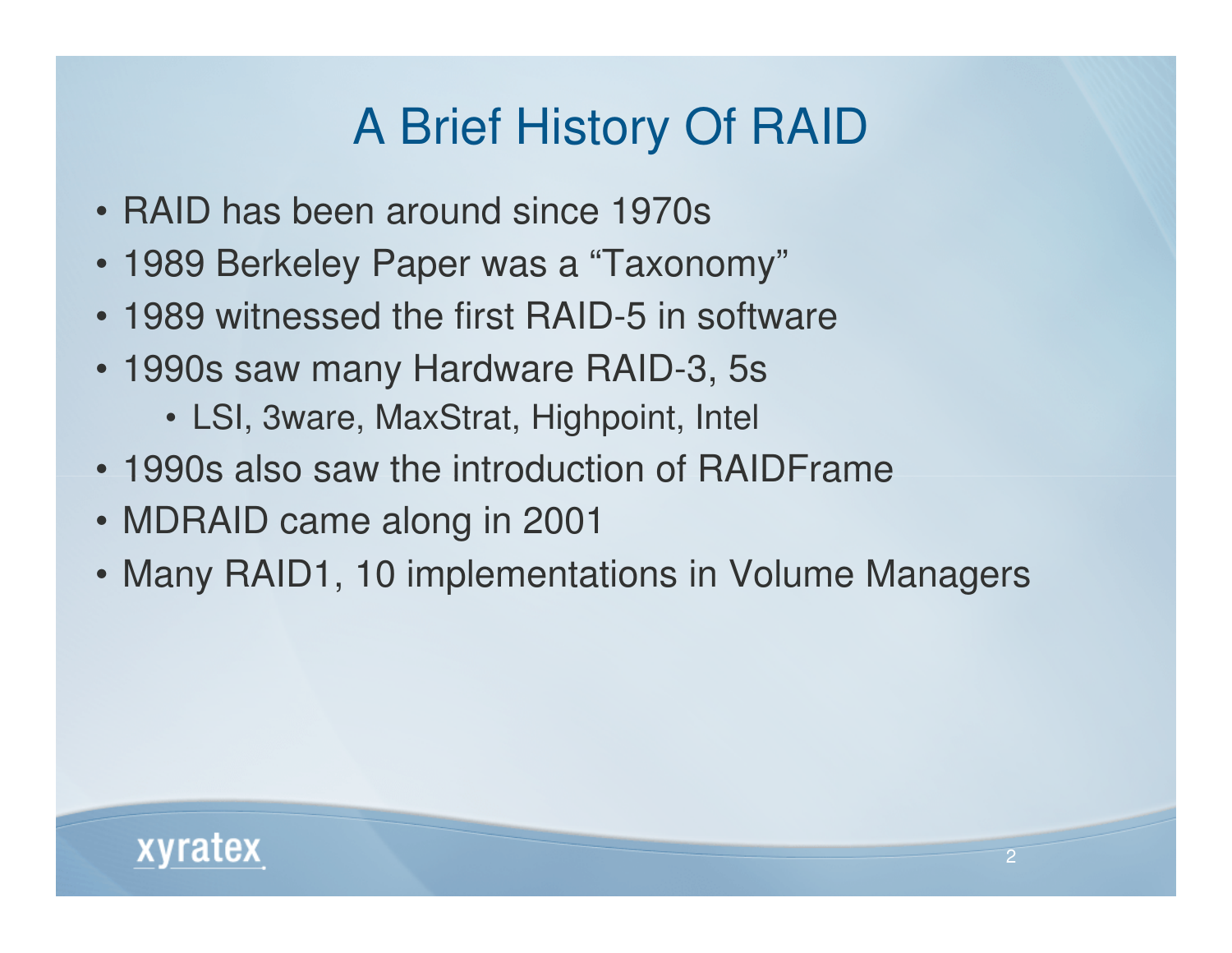## Software RAID examples

- RAIDframe allowed for early introduction of new RAID levels and concepts ( research tool )
- MDRAID quickly followed and has more developers, Linux open source
- ZFS
- Drobo BeyondRAID
- MDRAID has matured into more than a homebrew test platform

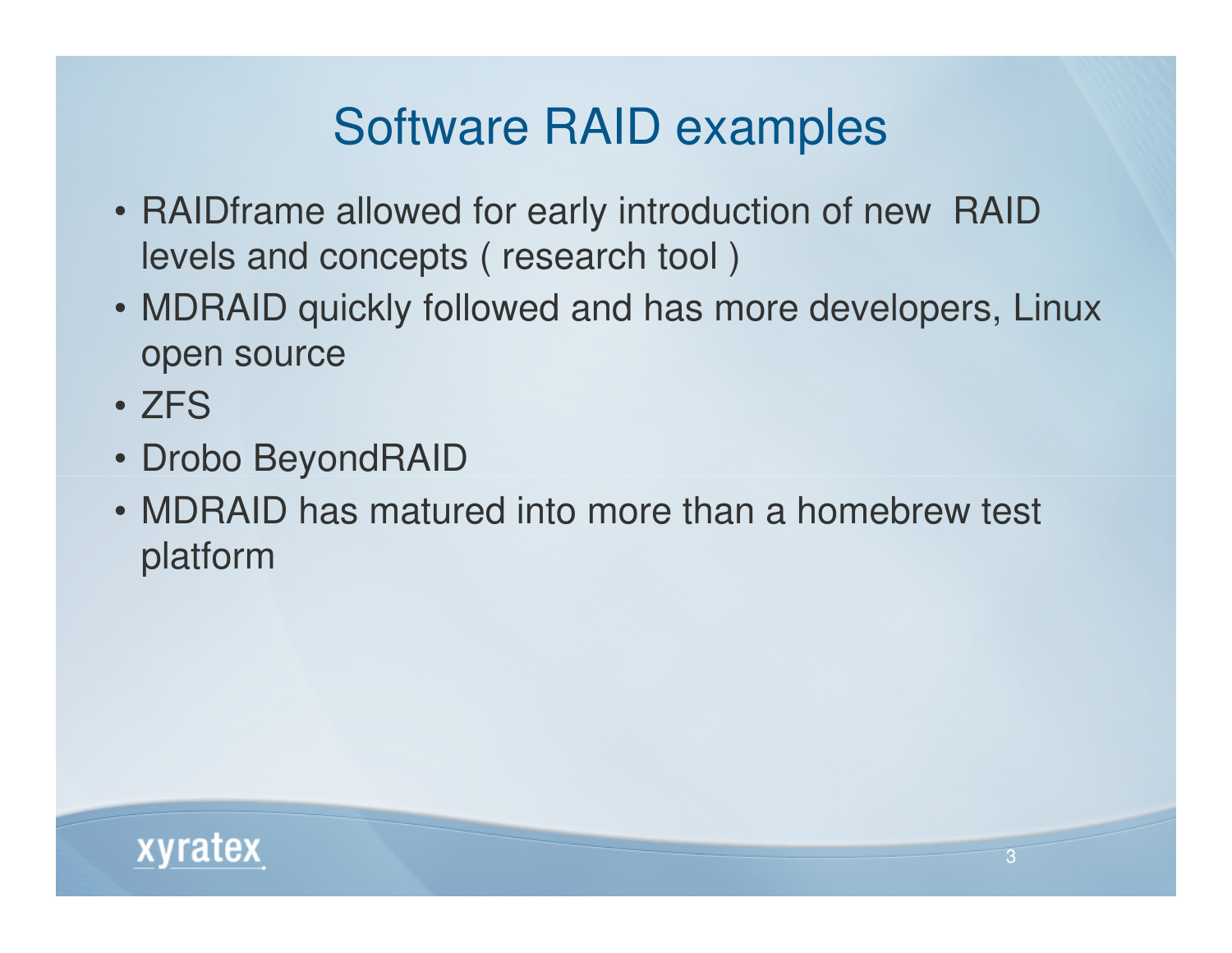## Software RAID advantages

- Lower Cost
- More flexible platform
- Multi-Core CPUs are common and more than capable of sustaining RAID operations
- Preserves platform investment while radically changing RAID operations
- Combines with other Storage features such as deduplication, caching, encryption, etc.

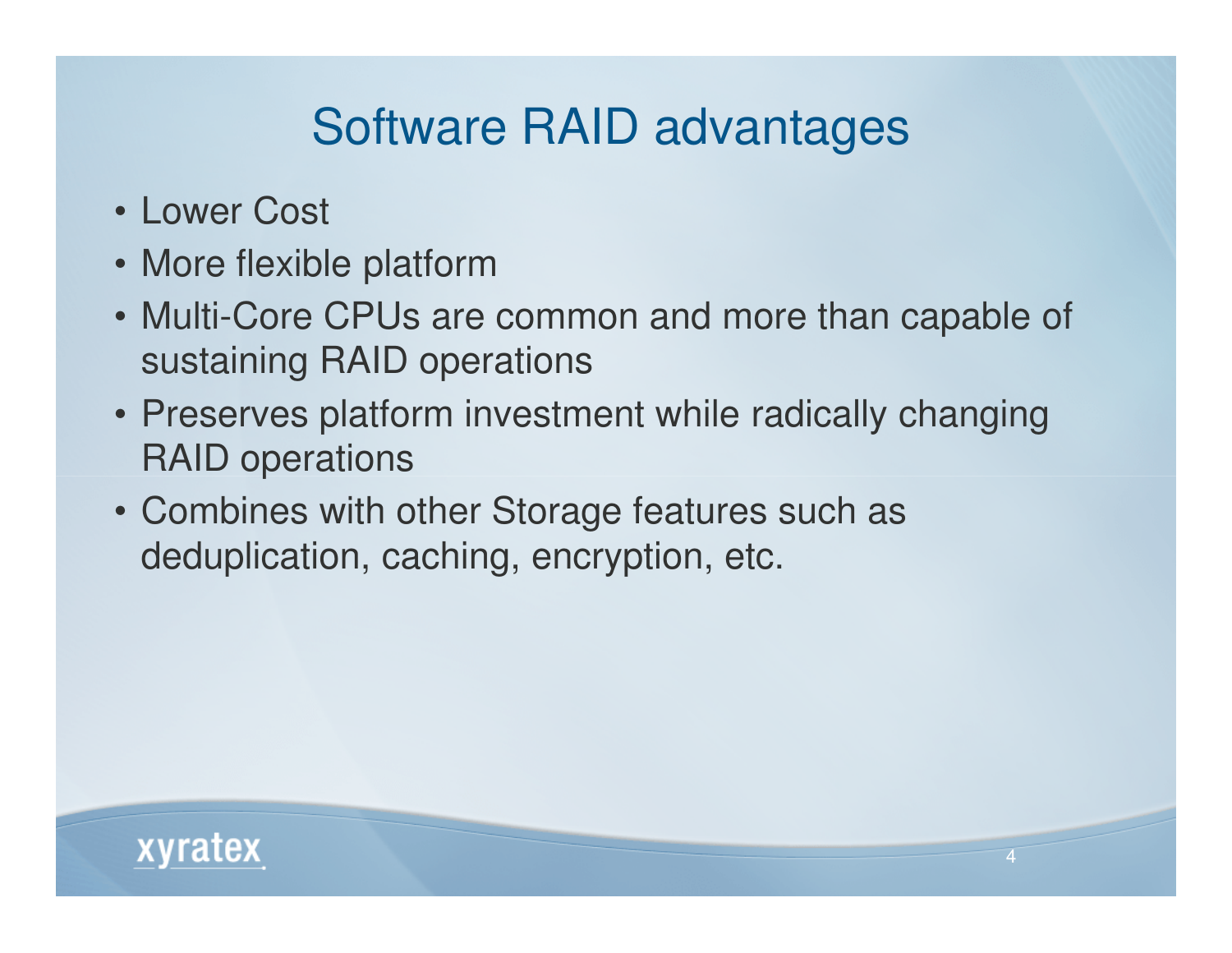## Hardware RAID advantages

- Isolated DRAM, often battery backup
- Isolated, but limited flash or NVRAM
- At release, performance matches the best software RAID, but by end of life...
- Vendor support
- Some advanced features like synchronous cache (almost always proprietary)
- Often easier to configure and operate (Web based GUI, etc)

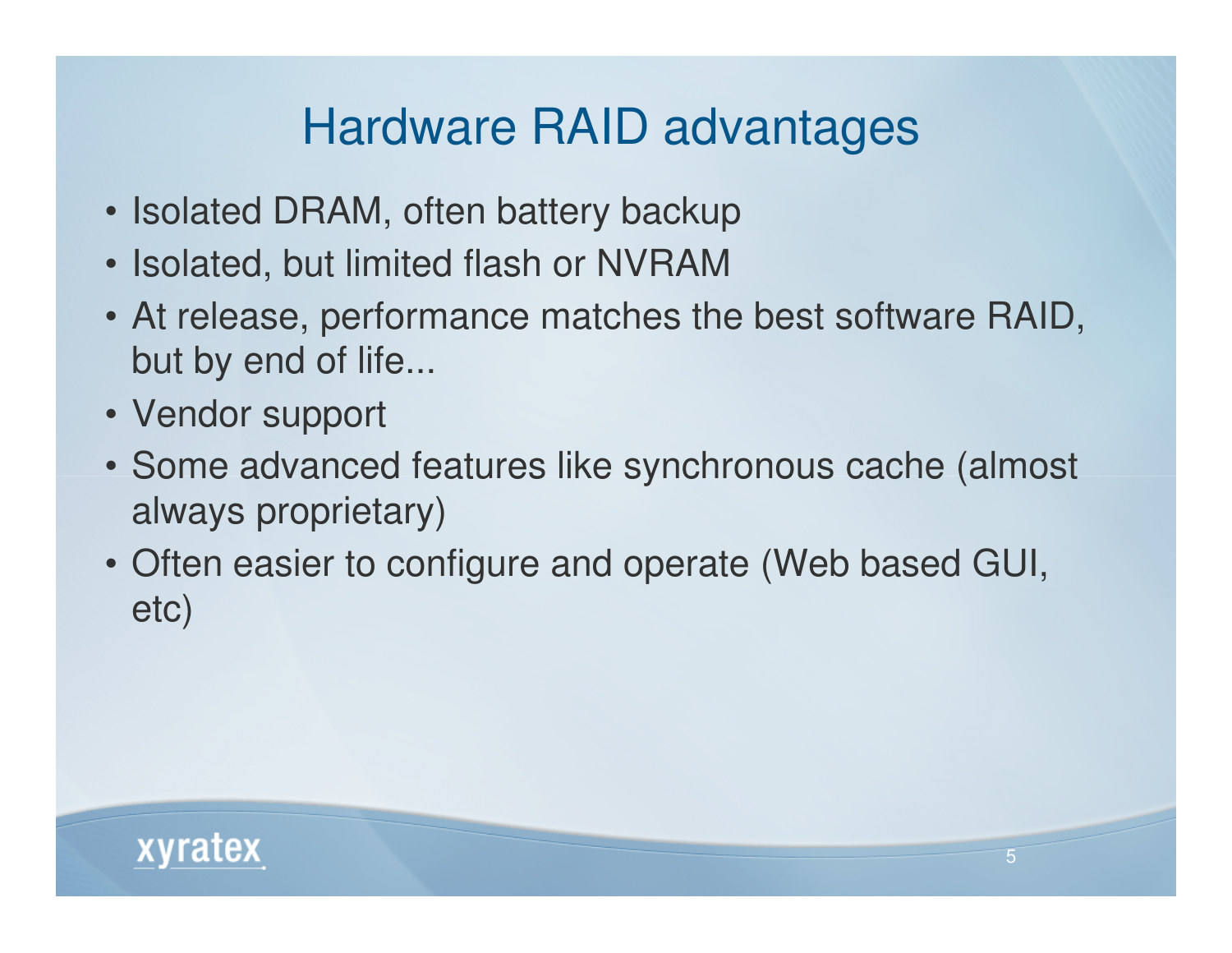### Software versus Hardware

- Software RAID has the advantage of flexibility
- Software RAID can take advantage of CPU
- Software RAID can be integrated with other storage software (encryption, de-dup, etc )
- Software RAID can easily be updated
- Hardware is vendor supported
- Software RAID is less expensive
- Hardware RAID is performance isolated, memory isolated

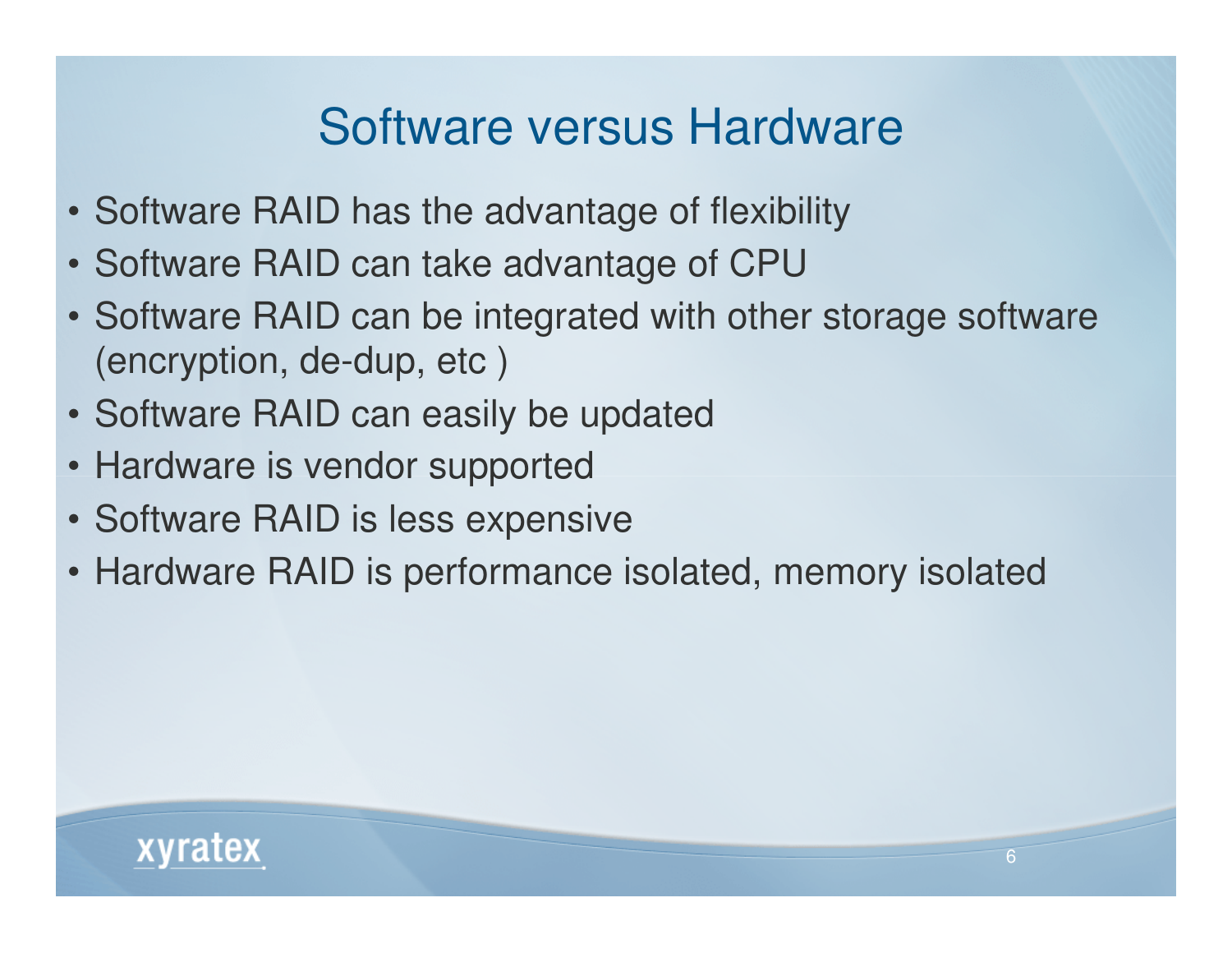## RAID Futures and non RAID Futures

- Parity Declustered RAID (ok, present, not future)
- Erasure Codes
- Network Striping
- Triplication (again, not a future)
- Flash integration / Shingled Drives
- Log Structured Disks
- Lots of futures / present options, this isn't going to be RAID 6 anymore

7

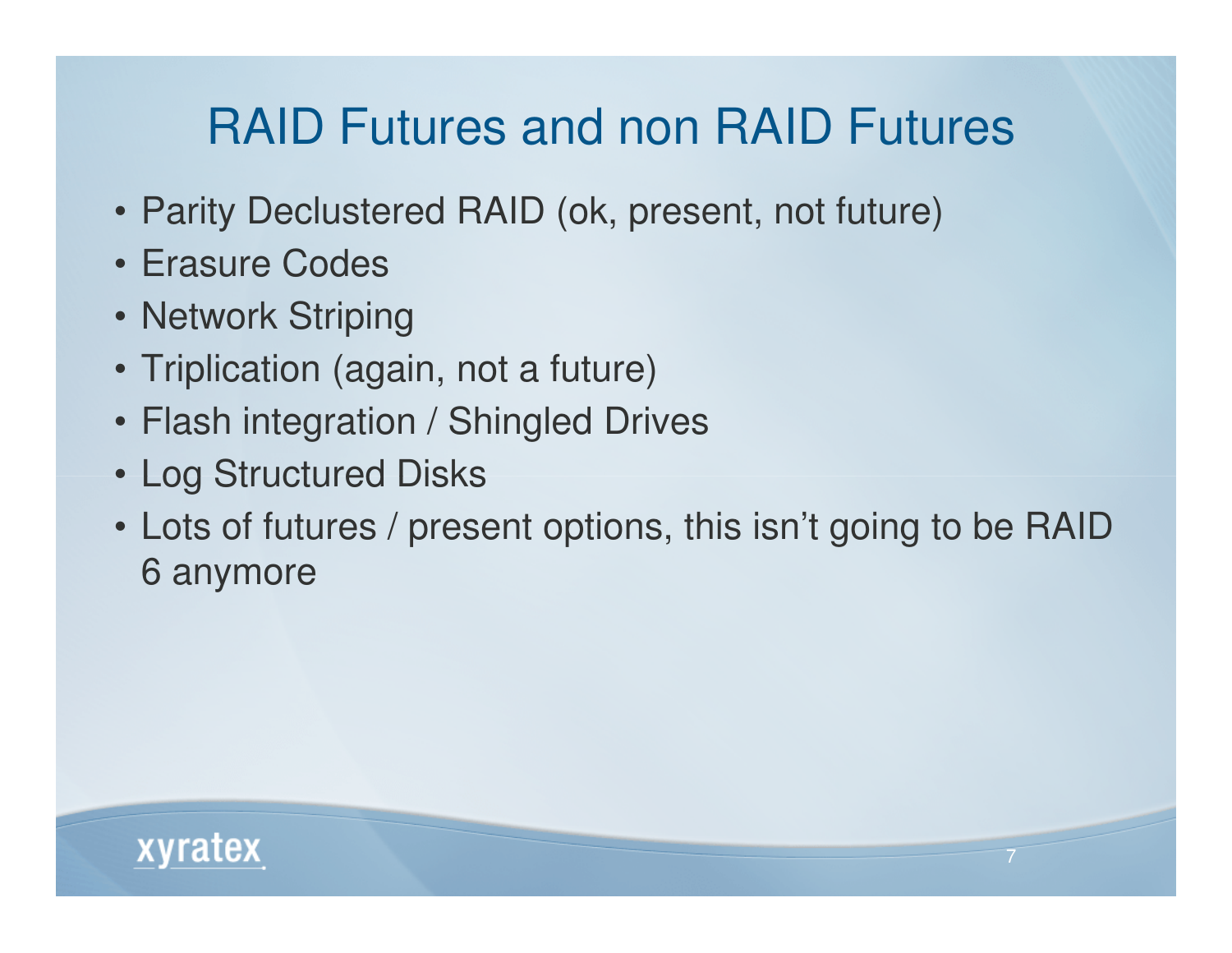## Conclusions and THANKS!

- The key is ADAPTABILITY!
- Software RAID is the clear choice for the last 2 to 3 years, cost, performance and flexibility are the key deciding factors.
- $\bullet$ Questions?